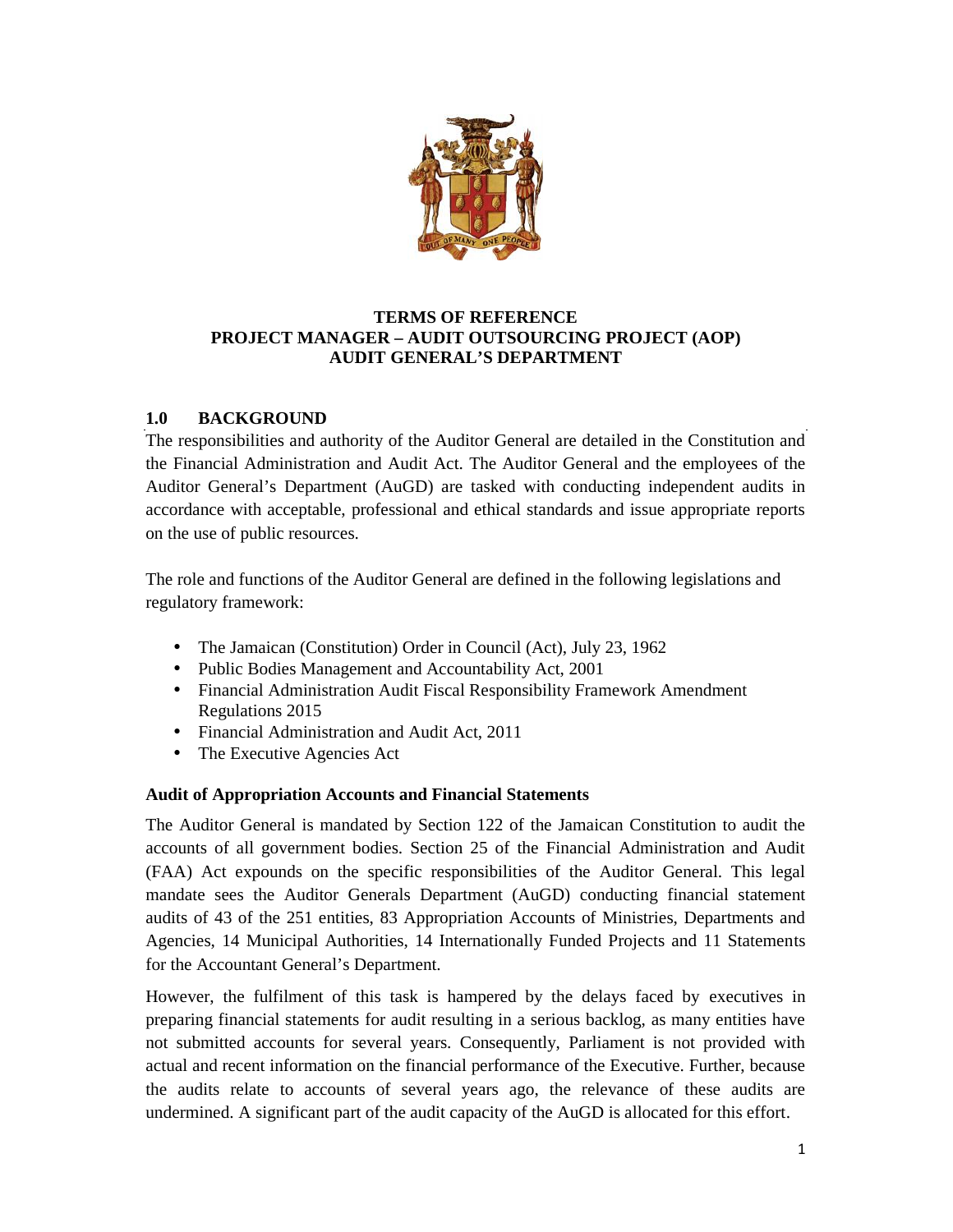The aggregate unaudited financial statements for Ministries, Departments and Agencies are four hundred and thirty three (433). Of this amount, approximately one hundred and sixty three (163) of these statements represent the financial statements of Statutory Bodies, Executive Agencies and Local Authorities in backlog<sup>1</sup>.

The remaining two hundred and seventy (270) backlog statements represent Appropriation Accounts. The AuGD Strategic Audit Plan for the period 2018 – 2021 indicates that the total number of audits to be undertaken over the three-year period is five hundred and twenty (520), however this amount does not include the backlog mentioned previously. All the backlog of unaudited financial statements must be cleared in order to facilitate:

- 1. Compliance with the law for all stakeholders.
- 2. Improve the public financial management (PFM) landscape in the GOJ.

To achieve this, the Auditor General's Department will utilize the provision of the law to outsource the external audit function.

# **STRATEGIC PUBLIC SECTOR TRANSFORMATION PROJECT (SPSTP)**

The Project Development Objective (PDO) of the SPSTP is to strengthen public resource management and support selected public sector institutions in facilitating a more enabling environment for private sector growth. The project has six components. This consultancy falls under Component III: Adaptive Public Sector Approaches to Promote Fiscal Sustainability. The components of the SPSTP are:

- Component I: Strengthening the Public Investment Management System
- Component II: Strengthening the Budget Preparation Process & Results-Based Budgeting
- Component III: Adaptive Public Sector Approaches to Promote Fiscal Sustainability
- Component IV: Strengthening Property Tax Compliance and Administration.
- Component V: Fostering Industrial Growth and Trade Facilitation
- Component VI: Project Management

#### **Component III**

The outsourcing of the audits will provide support to the Public Financial Management systems under Component 3 of the Strategic Public Sector Transformation Project. This component will support activities that will contribute to the sustainability of GOJ's reform process in public administration, fiscal sustainability and growth.

The objective of this component is as follows:

a) To support measures to institutionalize the process of behavioral change to support new policy processes,

 $1$  Backlog financial statements are those that are in arrears for four or more years.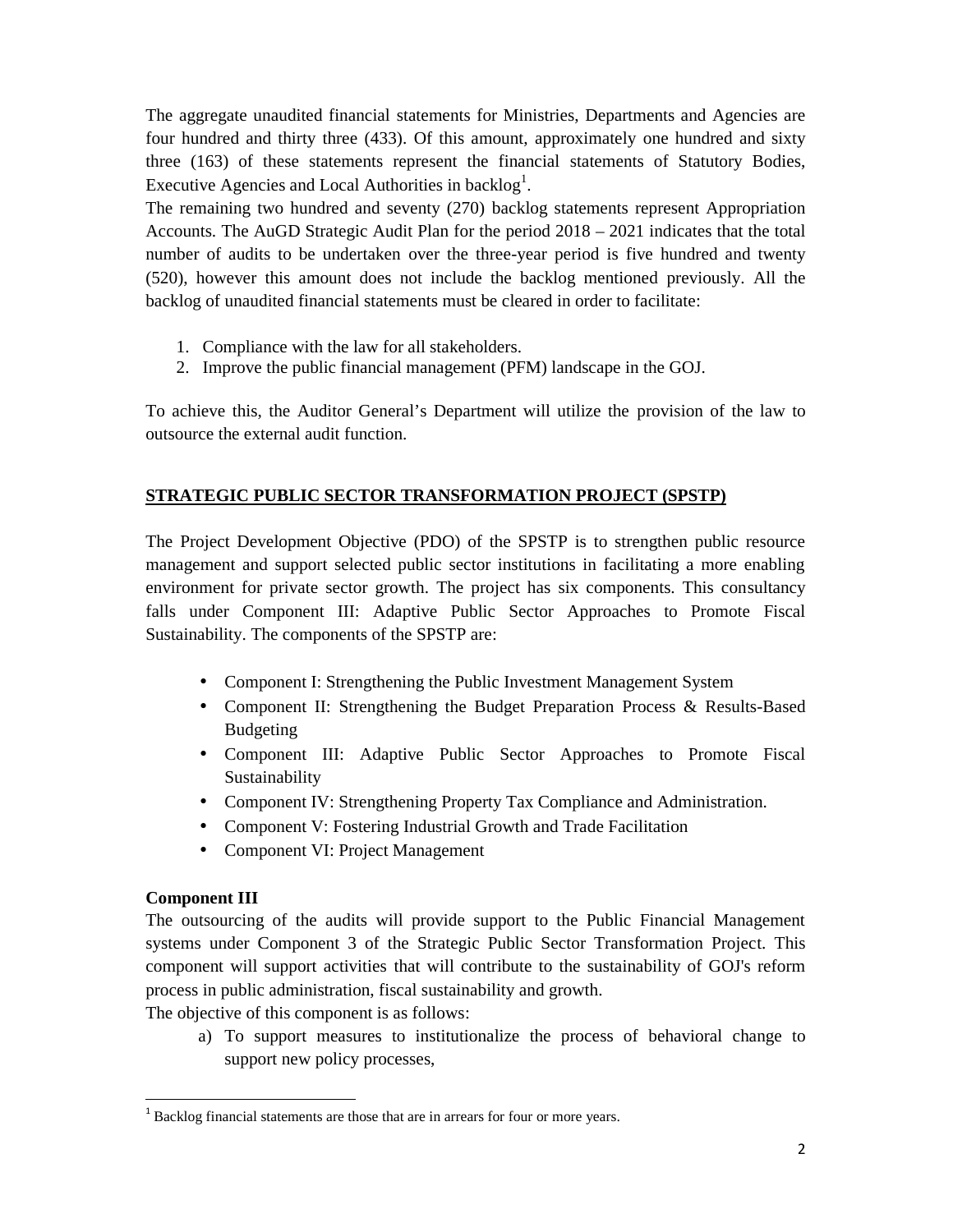- b) Provide just in time technical assistance to take into account ad hoc needs of the government and to,
- c) Effectively take advantage of opportunities when they arise, to bridge policy and implementation gaps revealed in the course of project implementation.

### **2.0 EXPECTED OUTCOME OF THE AOP**

The objective is to strengthen the accountability and transparency of the Government of Jamaica (GOJ) operations. The specific objective in relation to the AOP is to eliminate the backlog of 163 unaudited financial statements. The Project will be implemented over an eighteen (18) month period.

#### **3.0 OBJECTIVES OF THE CONSULTANCY**

The objective is to ensure that the following are achieved:

- 1. The AOP objectives are achieved within the projected timeframe and cost.
- 2. Lead the project team and ensure that they work cooperatively for and with different stakeholders and groups.
- 3. Manage the expectations and involvement of the project's stakeholders. Ensure that the stakeholders are aware, engaged and satisfied with the project.
- 4. Manage and resolve issues and risks which may impact the success of the project.

#### **4.0 SCOPE OF WORK**

In order to achieve the stated objectives of the assignment the Project Manager will be required to:

- Lead and direct the AOP consultancy, ensuring that the stated goals and objectives of the project are achieved within prescribed time frames and funding;
- Develop the project plan and timelines; participate in ongoing project planning activities to include project schedule development, resource allocation, issue prioritization, risk planning, and communication planning;
- Manage the procurement process ensuring that the most suitable firms are selected for the assignments
- Manage the Quality control process to ensure the efficacy of the final audits that are produced
- Liaise with MDAs that are being audited ensuring their compliance with the information needs and reporting obligations
- Identify and resolve obstacles/barriers to success and risks associated with project;
- Executes the communication plan to ensure key stakeholder awareness;
- Develop and implement stakeholder satisfaction tools for each component of the project to ensure stakeholder buy-in and satisfaction;
- Serves as the primary liaison between the project sponsor and the AuGD;
- Fosters an environment that results in team cohesiveness and motivation.